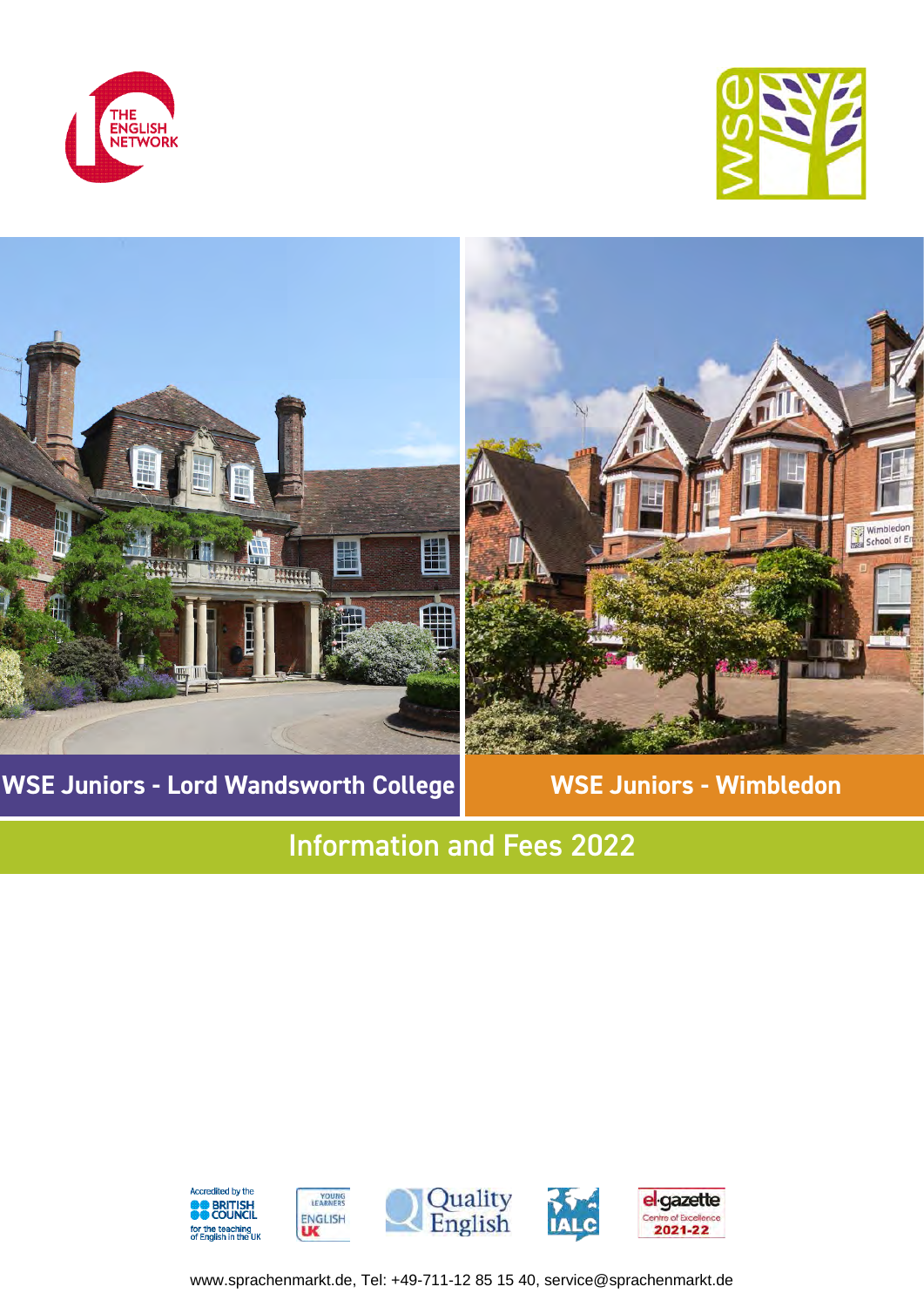### **WSE Juniors - Lord Wandsworth College**

| <b>Key Facts</b> |           | <b>Student Age Range</b> | 10 to 17 years          | Departure Day           | <b>Saturday</b>     |
|------------------|-----------|--------------------------|-------------------------|-------------------------|---------------------|
|                  |           | <b>Centre Open</b>       | 10 Jul - 13 August 2022 | <b>Course Start Day</b> | <b>Any Monday</b>   |
| Levels           | $A2 - C2$ | <b>Arrival Dav</b>       | <b>Sunday</b>           | <b>Course Length</b>    | <b>Week Minimum</b> |

**Course Fees**

| <b>General English and Green Leaders Courses</b>       |                                               | 1 week         | 2 weeks | 3 weeks | 4 weeks | 5 weeks |
|--------------------------------------------------------|-----------------------------------------------|----------------|---------|---------|---------|---------|
| <b>General English Course</b><br>with Skills Workshops | Excluding additional Sunday excursion(s)<br>A | £1155          | £2310   | £3360   | £4480   | £5550   |
|                                                        | B<br>Including additional Sunday excursion(s) | $\blacksquare$ | £2350   | £3440   | £4600   | £5710   |
| <b>Green Leaders Course</b>                            | Excluding additional Sunday excursion(s)<br>A | £1225          | £2450   | £3570   | £4760   | £5900   |
| with Skills Workshops                                  | Including additional Sunday excursion(s)<br>B | $\overline{a}$ | £2490   | £3650   | £4880   | £6060   |
| <b>Supplement for Football Academy Skills Workshop</b> |                                               | $\blacksquare$ | £50     | £75     | £100    | £125    |

| <b>Course fees include:</b>                                                                                                                                                                                                                 | <b>Course fees do not include:</b>                                                                                           |  |  |
|---------------------------------------------------------------------------------------------------------------------------------------------------------------------------------------------------------------------------------------------|------------------------------------------------------------------------------------------------------------------------------|--|--|
| 18 hours per week in international classes -<br>12 hours of General English or Green Leaders classes and 6 hours of Skills Workshops<br>Residential campus accommodation and all meals<br>Shared airport transfer from Heathrow and Gatwick | Pocket money and impromptu expenses<br>Private airport transfers<br>Damages and key deposit of £50<br>(payable upon arrival) |  |  |
| All activities, sports (excluding horse riding, private tennis coaching and Football Academy)<br>and 2 full-day excursions per week (1 full day excursion in departure week)                                                                | Courier fee (DHL) for your enrolment<br>documents (if required)                                                              |  |  |
| All learning materials, a WSE certificate, course report and souvenir photo                                                                                                                                                                 | <b>Optional Sports Academies</b>                                                                                             |  |  |
| Personal laundry service for machine-washable clothes                                                                                                                                                                                       | <b>Optional Sunday Excursion</b>                                                                                             |  |  |
| Full travel and medical insurance                                                                                                                                                                                                           |                                                                                                                              |  |  |
| <b>WiFi</b>                                                                                                                                                                                                                                 |                                                                                                                              |  |  |

### **Optional Extras**

| <b>Additional Night</b><br>Saturday only, subject to availability                                             | £60                                      |
|---------------------------------------------------------------------------------------------------------------|------------------------------------------|
| <b>Sports Academies</b><br><b>Horse Riding &amp; Stable Management</b><br><b>Professional Tennis Coaching</b> | £175 per week<br>£100 per week           |
| <b>Sunday Excursion</b><br>Payable on arrival if student is on Price Band A                                   | £50 per excursion                        |
| <b>DHL Courier Fee</b><br>For delivery of enrolment documents, if required                                    | Europe - £80<br>Rest of the World - £100 |

### **Transfers**

We offer a free shared transfer service from Heathrow and Gatwick airports between 10.00 and 17.00 on Sundays for arrivals and Saturdays for departures (maximum wait time 2 hours from landing). For arrivals and departures outside the days and times specified, please see our Private Transfer Service details opposite.

If travelling with other passengers as part of our Private Transfer Service, there is an additional charge of £40.00 each way per additional person (up to a maximum of 4 per service).

| <b>Private Transfer Service</b>              | <b>Return</b> | One Way |
|----------------------------------------------|---------------|---------|
| <b>London Heathrow Airport</b>               | £200          | £100    |
| <b>London Gatwick Airport</b>                | £240          | £120    |
| <b>London Kings Cross St Pancras Station</b> | £300          | £150    |
| Individual assisted check-in on departure    | £50           |         |

**Please note:** Individual assisted check-in on departure is compulsory for any child aged 10-15 using our private transfer service. All students under the age of 13 not travelling with an adult must travel as an Unaccompanied Minor.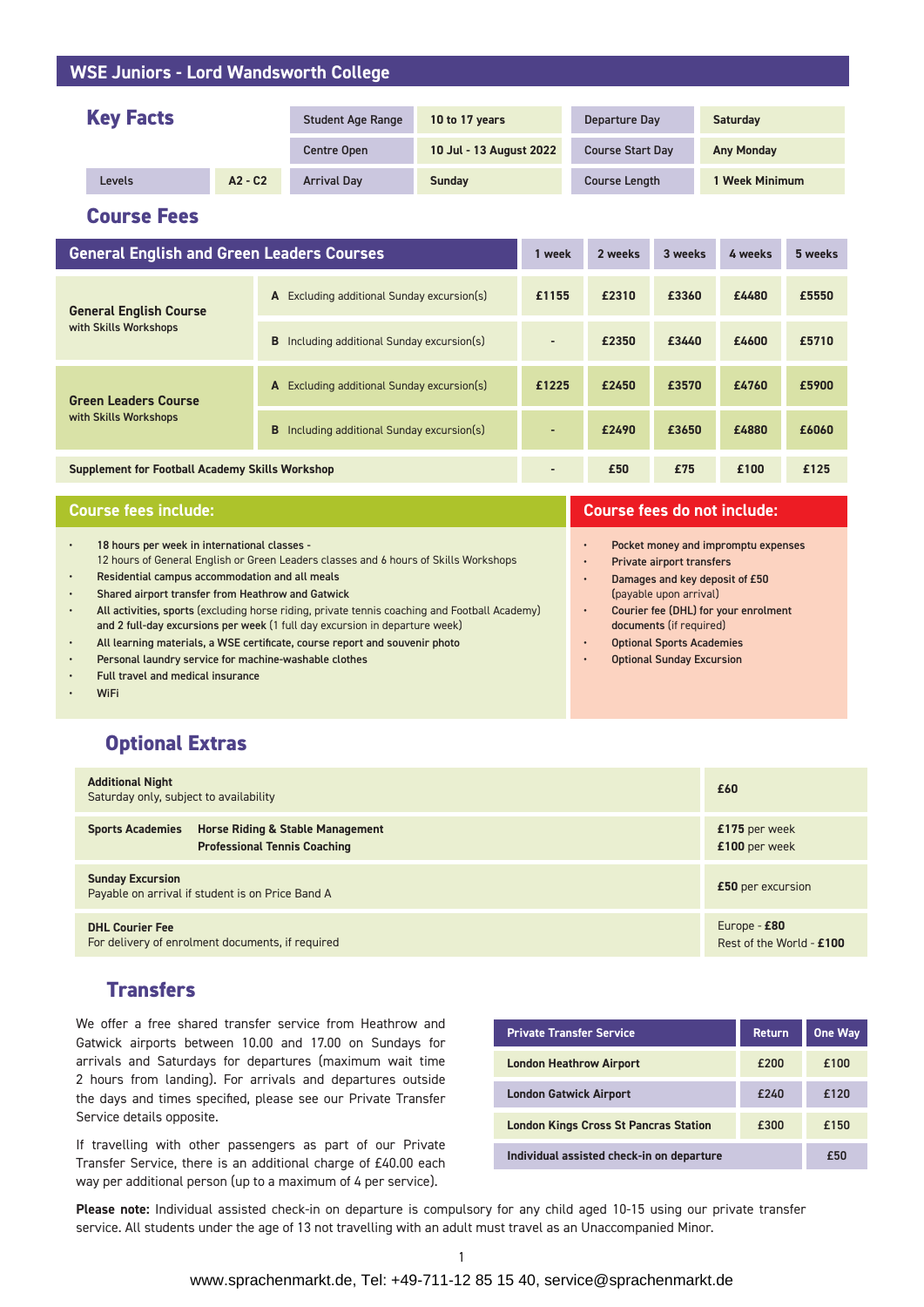### **WSE Juniors in Wimbledon**

| <b>Key Facts</b> |       | <b>Student Age Range</b> | 12 to 17 years     | Departure Day            | <b>Sunday</b>           |                     |
|------------------|-------|--------------------------|--------------------|--------------------------|-------------------------|---------------------|
|                  |       |                          | <b>Centre Open</b> | 12 June - 21 August 2022 | <b>Course Start Day</b> | <b>Any Monday</b>   |
|                  | Level | $A2 - C2$                | <b>Arrival Day</b> | <b>Sunday</b>            | <b>Course Length</b>    | <b>Week Minimum</b> |

**Course Fees**

| <b>General English and Green Leaders Courses</b>                                  |      | 2-5 weeks     | 6-10 weeks    |
|-----------------------------------------------------------------------------------|------|---------------|---------------|
| <b>General English Course with Full-Board Homestay Accommodation in Twin Room</b> | £877 | £795 per week | £785 per week |
| <b>General English Course Only</b>                                                | £660 | £615 per week | £615 per week |
|                                                                                   |      |               |               |
| <b>Green Leaders Course with Full-Board Homestay Accommodation in Twin Room</b>   | £937 | £855 per week | £845 per week |
| <b>Green Leaders Course Only</b>                                                  |      | £675 per week | £675 per week |
|                                                                                   |      |               |               |
| <b>Additional Sunday Excursion(s)</b>                                             | N/A  | £40 per week  | £40 per week  |
| Single occupancy rooms are available for an additional fee of £50 per week        |      |               |               |

**Please note:** There is an additional £50 per week safeguarding fee for children aged 12 and 13 to be accompanied to and from school.

| <b>Course fees include:</b>                                                                                                                                                                                                                                                                                                                                                                                                                                                                                                                                                                                                                                              | <b>Course fees do not include:</b>                                                                                                                                                                                              |  |  |
|--------------------------------------------------------------------------------------------------------------------------------------------------------------------------------------------------------------------------------------------------------------------------------------------------------------------------------------------------------------------------------------------------------------------------------------------------------------------------------------------------------------------------------------------------------------------------------------------------------------------------------------------------------------------------|---------------------------------------------------------------------------------------------------------------------------------------------------------------------------------------------------------------------------------|--|--|
| 18 lessons (15 hours in-class tuition) per week in international classes<br>$\bullet$<br>14 x 50 minute lessons of General English or Green Leaders and 4 Skills Workshops<br>Full-board homestay accommodation within easy access of the school<br>$\bullet$<br>(Course Only Option available for students with their own accommodation arrangements)<br>Personal laundry service for machine-washable clothes<br>$\bullet$<br>Weekly activities and excursions, including 4 central London excursions, one evening out and<br>$\bullet$<br>one full day excursion per week<br>All learning materials, a WSE certificate, course report and souvenir photo<br>$\bullet$ | Pocket money and impromptu expenses<br>Airport transfers<br>Courier fee (DHL) for your enrolment<br>documents (if required)<br><b>Optional tennis Academy</b><br><b>Optional Sunday Excursion</b><br>(unless paid with booking) |  |  |

• Full travel and medical insurance

## **Optional Extras**

| <b>Return airport shared shuttle transfer</b> Sunday only from Heathrow or Gatwick | £120                                     |
|------------------------------------------------------------------------------------|------------------------------------------|
| Sports Academy 1 hour of professional tennis coaching                              | £70 per week                             |
| Diet supplement For halal, celiac/gluten free and vegan diets                      | £30 per week                             |
| <b>DHL Courier Fee</b> For delivery of enrolment documents, if required            | Europe - £80<br>Rest of the World - £100 |

### **Transfers**

Transfer costs are not included in the above package prices. A shared shuttle return transfer from Heathrow or Gatwick is available on Sunday for arrivals and departures between 10:00 - 17:00 (maximum wait time is 2 hours' waiting from landing)

If travelling with other passengers as part of our Private Transfer Service, there is an extra charge of £35.00 each way per additional person

These prices allow up to 2 hours from landing. An additional charge of £35 for every 30 minutes thereafter will apply and will be charged on arrival.

| <b>Shared Transfer Service £120</b>              |               |                |  |
|--------------------------------------------------|---------------|----------------|--|
| <b>Private Transfer Service</b>                  | <b>Return</b> | <b>One Way</b> |  |
| <b>London Heathrow Airport</b>                   | £280          | £140           |  |
| <b>London Gatwick Airport</b>                    | £330          | £165           |  |
| £270<br><b>London St Pancras Railway Station</b> |               | £135           |  |
| Individual assisted check-in on departure        | £50           |                |  |

**Please note:** Individual assisted check-in on departure is compulsory for any child aged 12-15 using our private transfer service. All students under the age of 13 not travelling with an adult must travel as an Unaccompanied Minor.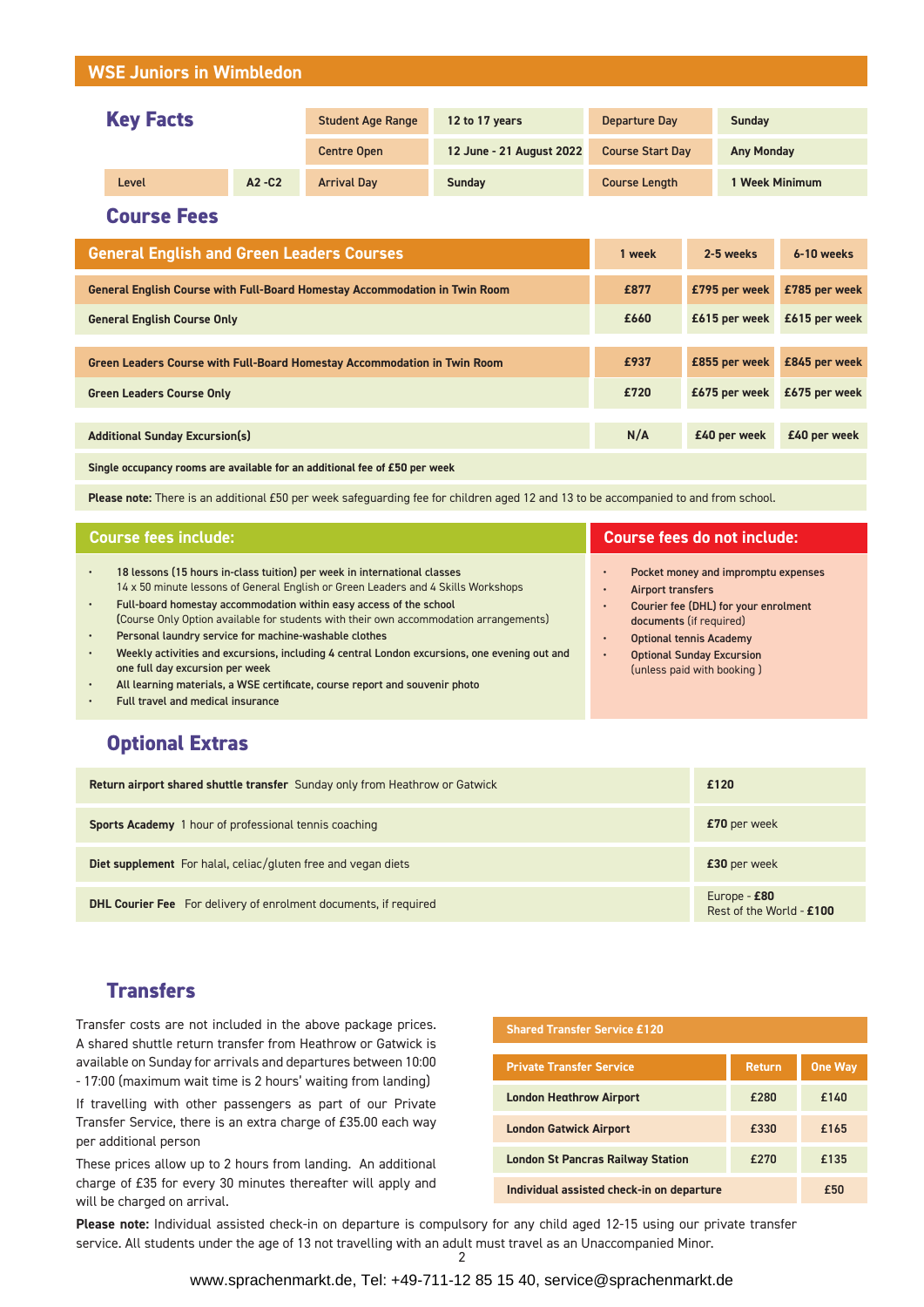## **Reservations and Payments**

Please complete the enrolment form and send it to us.

For WSE Juniors - Lord Wandworth College, full payment is due at least 6 weeks before the arrival date. For bookings made less than 6 weeks before the course start date, payment in full is required.

For WSE Juniors - Wimbledon, full payment is due at least one week before the course start date.



www.sprachenmarkt.de, Tel: +49-711-12 85 15 40, service@sprachenmarkt.de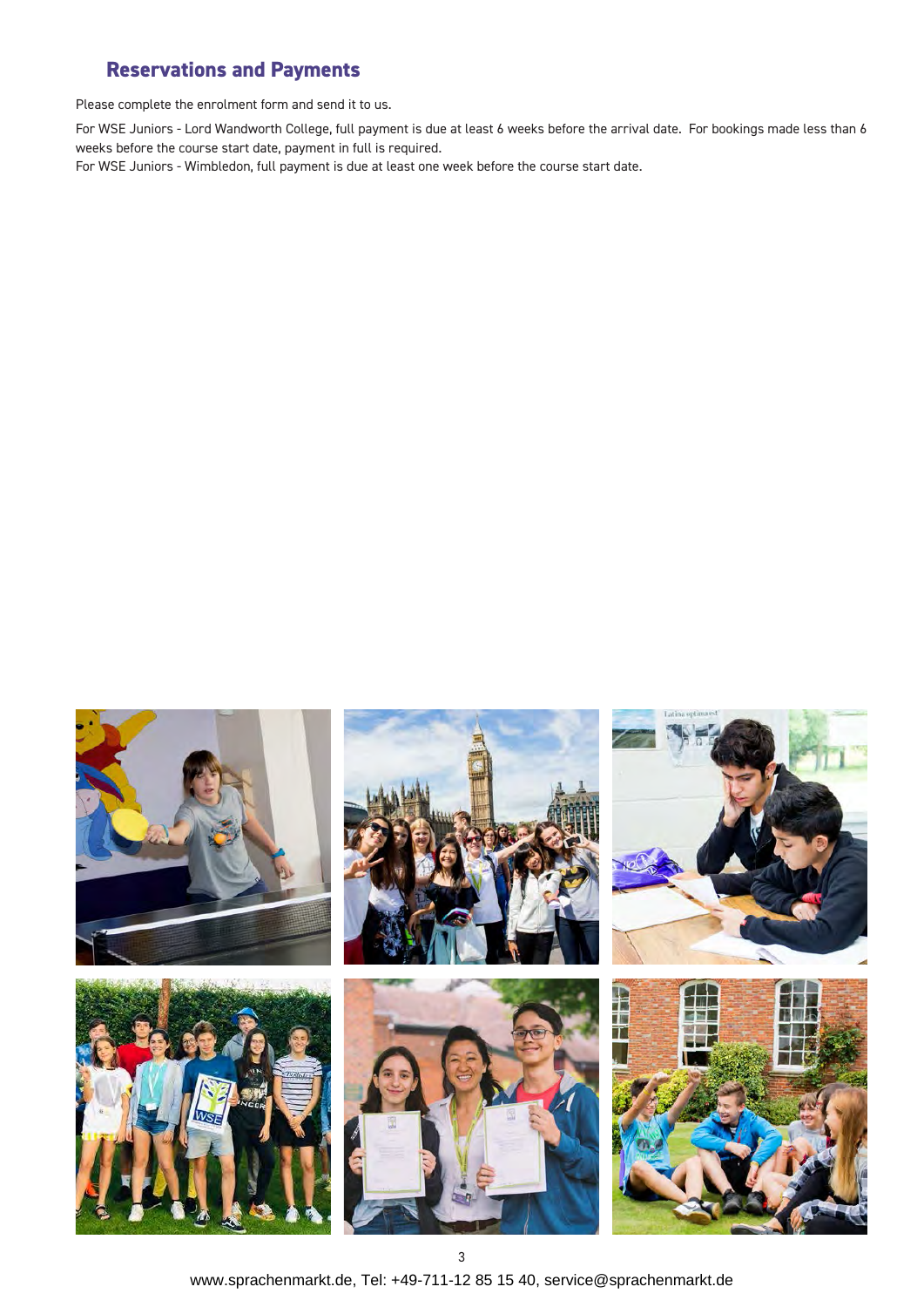## **Terms & Conditions 2022**

#### **Terminology**

WSE means Wimbledon School of English Ltd.

The Parent or You means any person who has signed the booking form and/or has accepted responsibility for a child's attendance at the WSE Juniors Summer Centres. The Student means the child named on the registration form and/or the child attending the course.

#### **General**

WSE reserves the right to make changes to the programme of study and activities at any time. We may vary the organisation and content, or cancel some Study Skills Workshops and activities according to student numbers.

WSE reserves the right to cancel the course in the event of low enrolments or circumstances beyond our control. If such a cancellation is necessary the fees will be refunded.

On excursions we allow students aged 13 -17 free time to go shopping in small groups (minimum of 3 students) without the supervision of the course staff unless advised otherwise. This is a privilege and WSE reserves the right to disallow such free time in the event of poor behaviour or other circumstances.

All sports/activities/excursions are undertaken at the student's own risk. WSE does not accept liability for accidents or injuries except where its staff have been found to be negligent. If you do not wish your child to participate in any particular activity or excursion, please advise us at the time of booking.

#### **Payment and Bookings**

#### **Visa Nationals**

No documents can be issued until we have received full payment.

#### **Non** Visa Nationals including EEA and Switzerland

#### WSE Juniors - Wimbledon

We must receive the following at least 7 days before arrival:

• Registration fee, course materials fees, full tuition and homestay accommodation (if requested).

#### WSE Juniors - Lord Wandsworth College

We must receive full payment at least 6 weeks before arrival.

Please note that original letters of acceptance and other details including accommodation are sent via e-mail.

#### **Accommodation - (WSE Juniors - Wimbledon only)**

All accommodation payments must be made through the school unless private accommodation is being used.

Accommodation is arranged for students only while they are studying on full-time courses at the school.

If the student leaves school early for any reason, they will be asked to leave their school accommodation. In such circumstances the parent/ guardian must make suitable private arrangements for the student.

All accommodation is subject to availability and early booking is advisable. If the student decides to leave their accommodation early, 7 days' notice in writing must be given.

Refunds will only be made for full calendar weeks.

Under special circumstances we may need to move the student to alternative accommodation at short notice and the school reserves the right to do this. Accommodation should always be booked for the full length of the study period unless private accommodation with an authorised parent or legal guardian has been booked.

Any student who behaves in an unacceptable manner will be asked to leave their accommodation immediately. If this is part-way through a week they will still be liable for that week's payment. In these circumstances we cannot guarantee that we will be able to find alternative accommodation. In such circumstances students may be asked to leave the school.

If own accommodation is booked you must give the student's accommodation address and a contact telephone number to the Registrar before the student arrives.

#### Homestay

The school's accommodation service acts as an agent in introducing course participants to hosts. The contract is between guest and host.

Homestay accommodation is normally booked from Sunday to Sunday. If the student's homestay accommodation involves extra days, you will be charged a daily rate for up to 4 days. 5 or 6 extra days will be charged at the full weekly rate.

Host families cannot accept students between 23:00 and 07:00. Please ensure flights are booked outside these times.

All accommodation payments must be made to the school.

Accommodation fees must be received at least 1 week before arrival.

If the student is unhappy with their homestay accommodation, the school will relocate them to a new family as soon as possible.

The school can only book homestay accommodation for students studying at WSE.

Please note: because of death, illness or other unforeseen circumstances it may be necessary to change accommodation at very short notice before arrival or once the student is here and the school reserves the right to do this. WSE guarantees to provide accommodation for the period you have booked but not necessarily with the same family or in the same category of family for the whole period.

Please note: There is a £30 per week supplement for special diets, such as vegan, halal, gluten-free or dairy free.

#### **Pre-course Cancellations & Refunds**

If you are not able to take the course as planned, there are two options if you cancel at any time **up to 7 days** before the course start date:

- **1. Postponement** We will give you a credit voucher valid for two years from the course start date. This voucher can be used for an equivalent school based course or for online courses to the same value.
- **2. Cancellation** You may cancel the course with no penalties up to 7 days before the course start date. We will refund your fees you have made in full, less any bank charges. If you have booked through an agent, the refund will be given via the agent.
	- If you cancel under 7 days before the course start date, we will give you a credit voucher, as above.
	- We are unable to offer refunds on any pre-booked horse riding or professional tennis lessons after arrival.
	- If the school cancels the booking because we are unable to open, you can receive either a full refund (minus bank charges), a credit note valid for 2 years from the course start date, or transfer to an online course for the equivalent value.
	- For all courses booked online you can cancel within 14 days (provided you have not already started the course within that period) and receive a full refund.

#### **Cancellation/Change of Course after Arrival** Covid 19

If a student or a member of staff contracts COVID-19, the school may need to close for up to 2 days for deep cleaning. During this period, all courses will be moved online.

In the unlikely event of a Government shutdown, all courses will be moved online, and students will be very welcome to stay in their accommodation and remain in the UK or return home and continue studying from there. If they do not wish to transfer to online courses, they will be offered a credit note valid for two years from their last day studying with us. If they return home the balance of their accommodation will be refunded.

#### **Others:**

If the Student has to stop his or her course early, the fees are nonrefundable under any circumstances. Should an airport transfer be necessary WSE will require a notice period of 24 hours which takes effect from the time the school receives notification. Full transfer costs must be paid by the parent/guardian.

We are unable to offer credits to students who leave early.

#### **Visas**

It is your responsibility to ensure the student has a valid visa and travel documents.

If a visa is necessary, WSE provides a Visa Invitation Letter.

- If the visa application is refused, the following refund policy applies:
- If you have to cancel the student's course because his/her Visa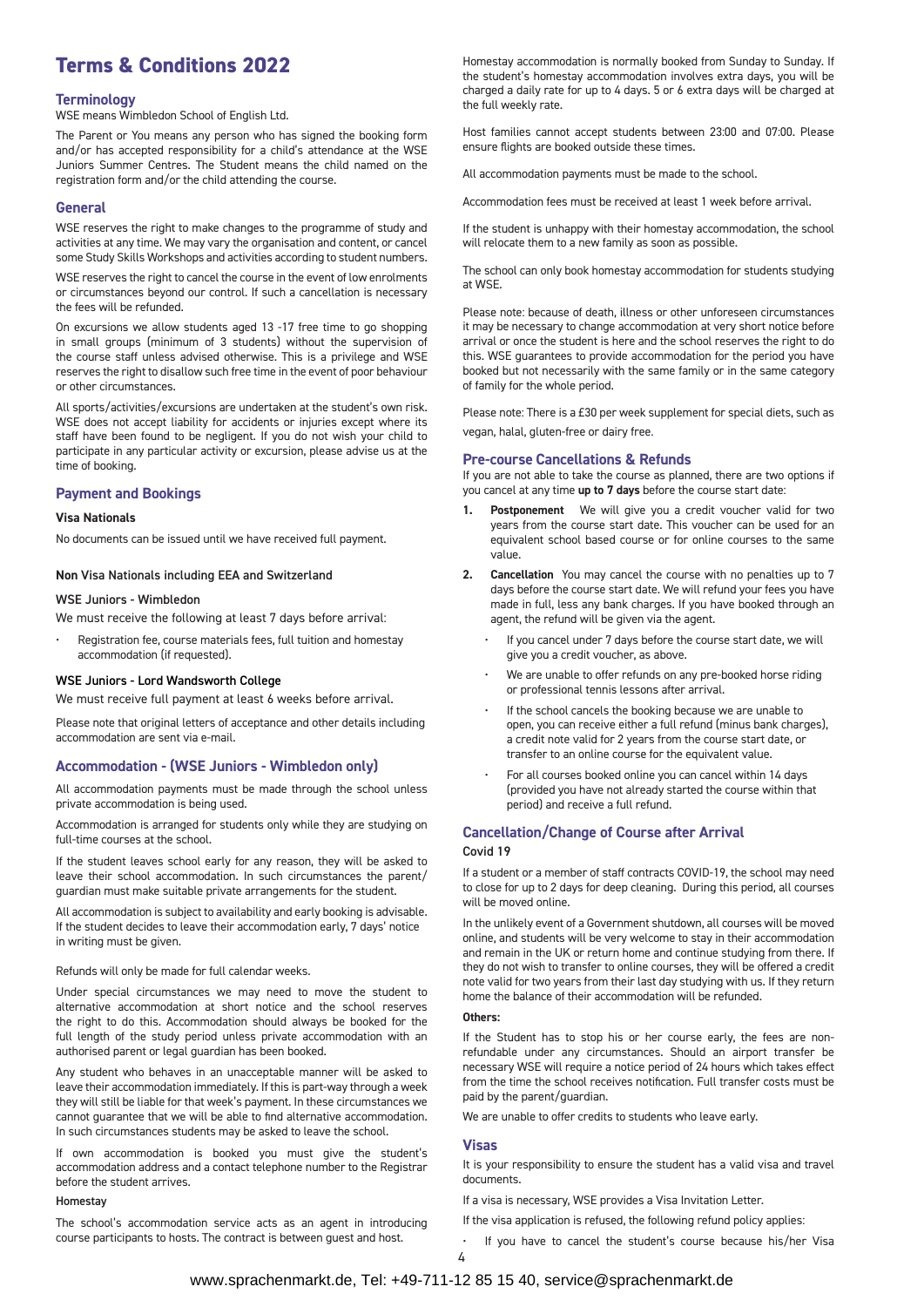application has been refused, you will need to provide documentary evidence from the relevant embassy before any refund can be considered, and you must return the letter of enrolment. Once we have received a copy of all pages of the Visa refusal letter including the last page with the signature of the Entry Clearance Officer and date of refusal, plus our original letter of enrolment, we will refund all monies received, excluding a £50 administration fee, any courier fees incurred and any bank charges.

- WSE will not refund you if the Visa application has not been made in sufficient time for the Visa to be approved.
- If a student is found to have the wrong type of visa, they will not be admitted onto the programme. In this case WSE will not be obliged to offer the Parent a refund of fees.
- If you have booked and paid through a representative, any refund will be made to the representative.

#### **Insurance**

The following insurance cover is included in the course fees

| <b>Cover</b>                          |            |
|---------------------------------------|------------|
| <b>Medical Expenses</b>               | £2,000,000 |
| <b>Personal Liability</b>             | £1,000,000 |
| <b>Course Fees</b>                    | £8,000     |
| <b>Cancellation/Curtailment</b>       | £3,000     |
| <b>Money &amp; Personal Documents</b> | £100       |
| <b>Passport or Visa</b>               | £500       |

WSE does not accept responsibility for any claims arising from a student or third party.

#### Making an insurance claim

Should the need arise, the Parent understands and agrees that they are responsible for all paperwork. The Parent agrees that:

- WSE cannot make claims on behalf of the Parent
- The Parent will need to contact the insurance company directly

**• Please note that there is an excess of £50 per claim**

#### **Medical**

WSE accepts students on the assumption that they are in good health. The Parent agrees to inform WSE when completing the Application Form if the Student has any pre-existing medical condition, disability, allergy or learning difficulties.

The Parent agrees that any medication brought to the WSE Juniors Summer Centres will be given to the Centre Manager or host parent on arrival. The WSE Juniors Summer Centres shall only accept responsibility for medicines which are licensed in the UK, prescribed by a doctor and which are accompanied by an English translation. Such medicine will be properly stored and administered by the House/Host Parent or an authorised person who is expressly appointed to administer medicines by the Centre Manager.

WSE First Aiders will administer common medicines such as paracetamol or throat lozenges as necessary, unless you advise us not to.

In case of emergency all students are taken to the nearest Accident and Emergency Unit, where treatment is initially free.

In the event of illness or injury WSE will follow the advice of the attending medical consultant unless advised otherwise by you.

Students may be charged for a medical consultation. The parent will be responsible for paying this fee and will need to claim it back through the WSE insurance policy.

#### Emergency medical treatment

The Parent authorises the Centre Manager, WSE Principal, WSE Managing Director or WSE Operations Director to consent on their behalf to the Student receiving emergency medical treatment including blood transfusions, general anaesthetic and operations where certified by an appropriately qualified person as necessary for the Student's welfare and if the Parent cannot be contacted in time.

Medical expenses are covered by the WSE insurance policy (see above), provided they are not for a pre-existing condition. The Parent will be responsible for paying any medical fees and will need to claim these fees back through the WSE insurance policy.

#### **Complaints**

Any complaint should be brought to the attention of the Juniors Operations Manager immediately so that a satisfactory resolution can be found.

If a Parent would like to make an official complaint, they should request a copy of the WSE Junior School Complaints Procedure**.**

#### **Resolution of disputes**

All complaints will be fully investigated as per our "Complaints Procedure" providing:

- The complaint is made while the student is attending our school
- The complaint is registered in writing with the Juniors Operations Manager
- All invoices relating to the student making the complaint have been settled in full

We do not accept complaints received after the student has returned to their own country.

#### **Liability**

Wimbledon School of English does not accept any liability in the case of illness, accident, loss or damage to personal effects or property occurring on the school premises, except where such liability is imposed under UK law.

Where accommodation or transport has been booked through the school, Wimbledon School of English does not accept liability for losses or additional expenses a student might incur because of cancellation or delays to their travel services.

#### **Damages (WSE Juniors - Lord Wandsworth College only)**

The Student will be asked for a £50.00 damages deposit on arrival. If the Student causes any minor damage during their stay, the Student will forfeit the deposit.

For any major damage, the full cost of repairing any damage caused by the Student to WSE Junior Summer Centre property or equipment, or to the personal property of another student, will be charged to the Parent. The Parent agrees that such payments to repair damage caused will be made from the Student's pocket money account. Should funds be insufficient, the Parent agrees to make payment in full.

If a bedroom is shared by 2 or more students and WSE cannot ascertain who is responsible, costs will be shared equally between the occupants.

The £50.00 damage deposit will be returned in full at the end of the course providing no damage has been caused.

#### **Valuables and property**

LWC: On arrival, the Student will be asked to hand in their airline ticket, passort, any medication and all cash.

Wimbledon: On arrival, the Student will be asked to give any medication to the host parent. The Student is responsible for their own airline ticket, passport and cash.

WSE Juniors Rules must be observed at all times. Students who break British law, do not obey the WSE Junior Rules, repeatedly misbehave, do not follow the instructions of WSE staff or otherwise disrupt or adversely affect the smooth running of the programme will be asked to leave immediately at their own expense. No fees will be refunded.

The Student must not bring any valuable possessions to WSE Juniors - Lord Wandsworth College or WSE Juniors - Wimbledon. If the Student does bring a valuable item with them, the Student is responsible for the security and safety of that item. There are no lockable cupboards or safety boxes in the bedrooms, therefore we advise all Students to bring a good lock for their suitcase.

WSE does not accept liability against theft or loss of property in our safekeeping or in any other locations.

Any student found in possession of unsuitable items will have them confiscated.

In the event of suspected theft, WSE reserves the right to search students and inspect the contents of all clothing, bags, parcels, etc., belonging to or in the possession of any students whilst entering, leaving or on the organisation's premises or on organised excursions. Searches will always be conducted by two individuals one of whom will be a person of the same sex as the Student.

#### **Pocket money**

We recommend around £70.00 per week, and no more than £100.00 per week, to cover incidental expenses, plus an additional £30-£40 per excursion if the child wishes to take the optional Sunday excursions. If extra pocket money has to be transferred through a WSE bank account during the course, we will charge a handling fee of £25.00. In addition, the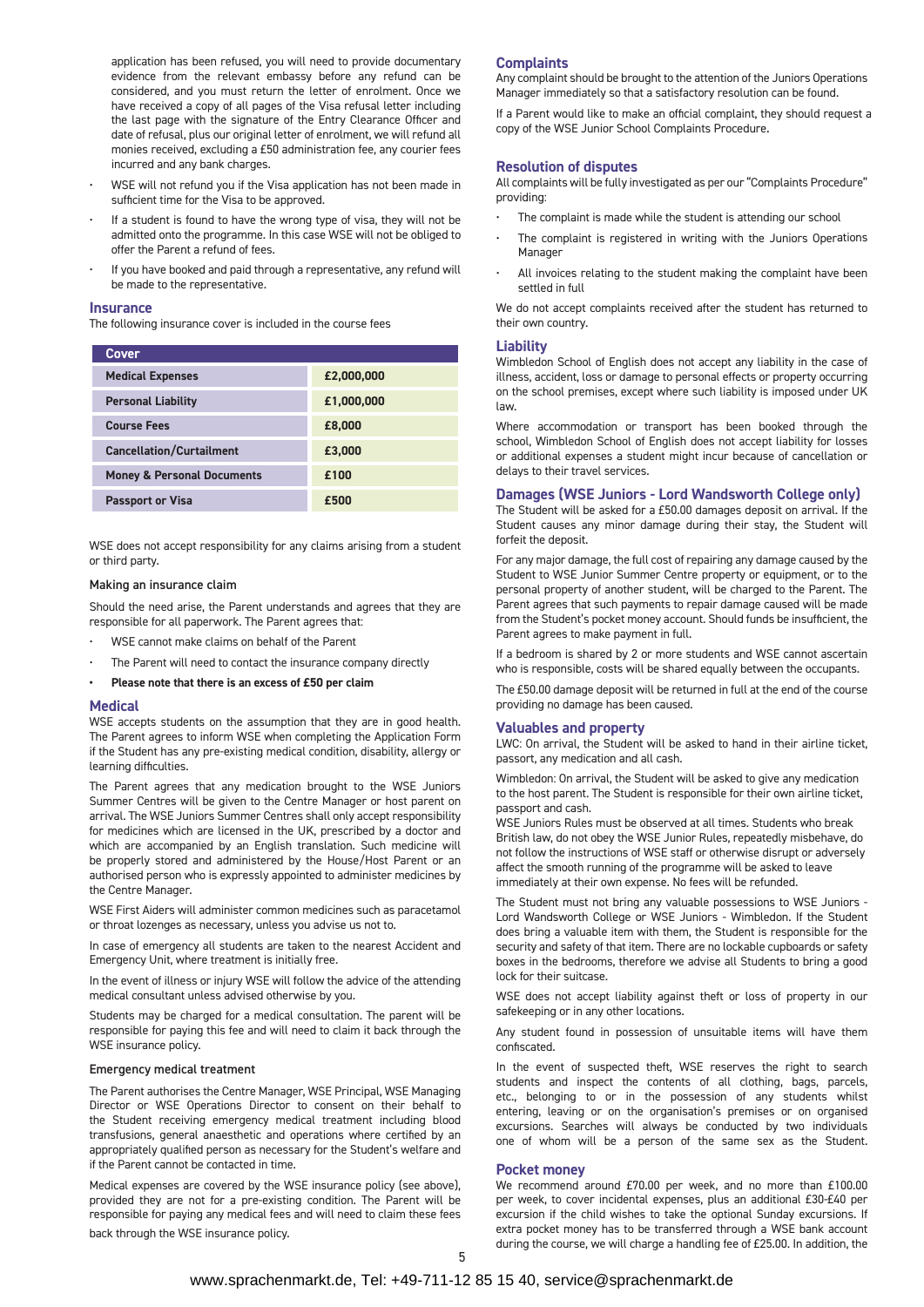Student will need £50 for the one off damage deposit.

WSE Juniors - Lord Wandsworth College: Pocket money provided by the Parent, can be taken out at stated times (usually before excursions).

#### **Promotional Material, Photographs & Filming**

WSE staff or their representatives will take photographs and videos during our course activities and excursions which we may use for promotional purposes. Please advise us on the parental consent form at the time of booking if you are happy for the Student to appear in any promotional material.

Classes cannot be filmed or otherwise recorded in any way without the permission (in writing) of the Centre Manager or Director of Studies.

#### **Impromptu expenses**

The Parent agrees that WSE shall not be obliged to make payments for impromptu expenses such as medical fees on behalf of the Student or the Parent. Where such payments are required, the Parent agrees for appropriate deductions to be made from the Student's pocket money account. Should funds be insufficient the Parent will be asked to pay.

#### **Transport**

WSE does not accept responsibility for expenses due to transport delays or anything else beyond our control.

#### **Transfers**

Your course confirmation will include a Travel Form requesting flight details which the Parent must complete and return to WSE a minimum of 2 weeks before the arrival date. Upon receipt of the completed form, WSE will send an email confirmation. The Parent understands that:

- It is their responsibility to check the confirmation carefully and let WSE know of any errors or changes.
- WSE Shuttle transfers from the airport are often organised in groups and this means that some students will be required to wait at the airport for other students arriving on different flights (maximum wait time is 2 hours from landing).
- On some occasions and when a special airport transfer has been booked outside the WSE shuttle transfer time slot, students will be placed in a taxi alone with a driver who may be male or female. All such drivers have applicable police checks (DBS).

#### **Attendance**

We are a serious school and expect every student to be punctual, attend all lessons and do their homework.

#### We keep attendance registers.

If a student misses a lesson, regardless of the reason, we cannot give a refund or allow the student to take the lesson at another time.

If a student is asked to leave the school for poor conduct, as set out in the disciplinary procedure, their fees will not be refunded.

#### **Conduct**

Wimbledon School of English reserves the right to refuse admission to any student or to dismiss any student from school without refund of tuition fees in the event of misconduct or unsatisfactory work. The school expects students to adhere to the standards and rules we set.

We expect students to behave reasonably at all times towards other students and school staff and to respect cultural, racial and religious differences. We expect all students to uphold the core values of democracy, individual liberty, tolerance, and the rule of law.

If a student is asked to leave the school for poor conduct, their fees will not be refunded.

In instances of extreme disruptive behaviour, WSE reserves the right to remove the student from the premises and place with a legal guardian arranged by WSE if necessary and at the Parents' expense until such a time as arrangements can be made to send the student home.

We expect all students to abide by UK Government and WSE safety guidelines, including COVID 19 guidelines, at all times as we accept students at the school on condition that they agree to do so and that they continually demonstrate that they are doing so.

#### **Force Majeure**

Wimbledon School of English is not liable for failure to perform its obligations if such failure is as a result of Acts of God (including fire, flood, earthquake, storm, hurricane, infectious diseases or pandemics or other natural disaster that are beyond the reasonable control of the parties), war, invasion, act of foreign enemies, hostilities (regardless of whether war is declared), civil war, rebellion, revolution, insurrection, military or usurped power or confiscation, terrorist activities, nationalisation, government sanctions, blockage, embargo, labour dispute, strike, lockout or interruption or failure of electricity, internet or telephone service. Refunds will not be made in such circumstances.

In the event of an outbreak of infectious disease, all students and/ or Parents/guardians are required to comply with rules regarding quarantine as set by UK government agencies or by the school. If the school asserts Force Majeure as an excuse for failure to perform its obligations, then the school must prove that it took reasonable steps to minimise delay or damages caused by foreseeable events, that the school substantially fulfilled all non-excused obligations, and that the other party (student, parent, agent etc.) was, where possible, notified of the likelihood or actual occurrence of the event. WSE reserves the right to take any fair and reasonable action we think appropriate should a situation arise not covered by these Terms.

#### **Other**

In rare circumstances the stated maximum class size may be exceeded. If this happens, the limit will be exceeded by a maximum of 1 student for 1 week.

The school reserves the right to cancel or alter a course. If we do so, we will offer either an alternative course or a refund.

If the student's English level is not suitable for the course booked, we reserve the right to move them onto a different course.

The school reserves the right to change teachers at any time during the course.

The school reserves the right to alter dates, fees and any particulars in the brochure without prior notice.

The Managers of the School reserve the right at their absolute discretion to refuse any application for enrolment of a student at any stage of the application or booking process. The School shall be under no obligation whatsoever to give reasons for the decision of the Managers. If an enrolment is refused, all paid fees will be refunded.

#### **Personal Information**

We keep students' information in electronic and paper format.

Some of the personal information a student supplies will be passed on to the airport meeting service.

We must give information to the UK Borders Agency, if required to do so under UK law.

In order to fulfil our obligations to the student and, in some cases, to the British authorities, it is necessary for us to see and copy the student's passport (and visa if applicable), and to have contact details of their next of kin in their country. The Parent therefore agrees to provide these details and keep them up to date if they change.

Parents are reminded of the need to disclose to the school medical information about the student when the application is made and to enquire, prior to enrolment, whether the school and accommodation facilities are suitable for the individual's needs.

By accepting these Terms & Conditions the Parent accepts our right to use their children's personal information in this way.

#### **Privacy Policy**

Our Privacy Policy governs any kind of processing of personally identifiable information. This policy applies to our processing of data collected through any means, actively as well as passively, from persons located anywhere in the world. We will be guided by the following principles when collecting and processing data:

- We will only collect data for specific and specified purposes; we will make it clear at the point when we request information what we are collecting it for and how we are going to use it;
- We will not collect data beyond what is necessary to accomplish those purposes; we will minimise the amount of information we collect from you to what we need to deliver the services required;
- We will not use data for purposes other than that for which the data was collected, except as stated, or with prior consent;
- We will seek to verify and/or update data periodically, and we will accept requests for amendments and deletion of personal data;
- We will apply high technical standards to make our processing of data secure.

Except when stated, we will not store data in identifiable form longer than is necessary to accomplish its purpose, or as is required by law. You can view our full Privacy Notice**.**